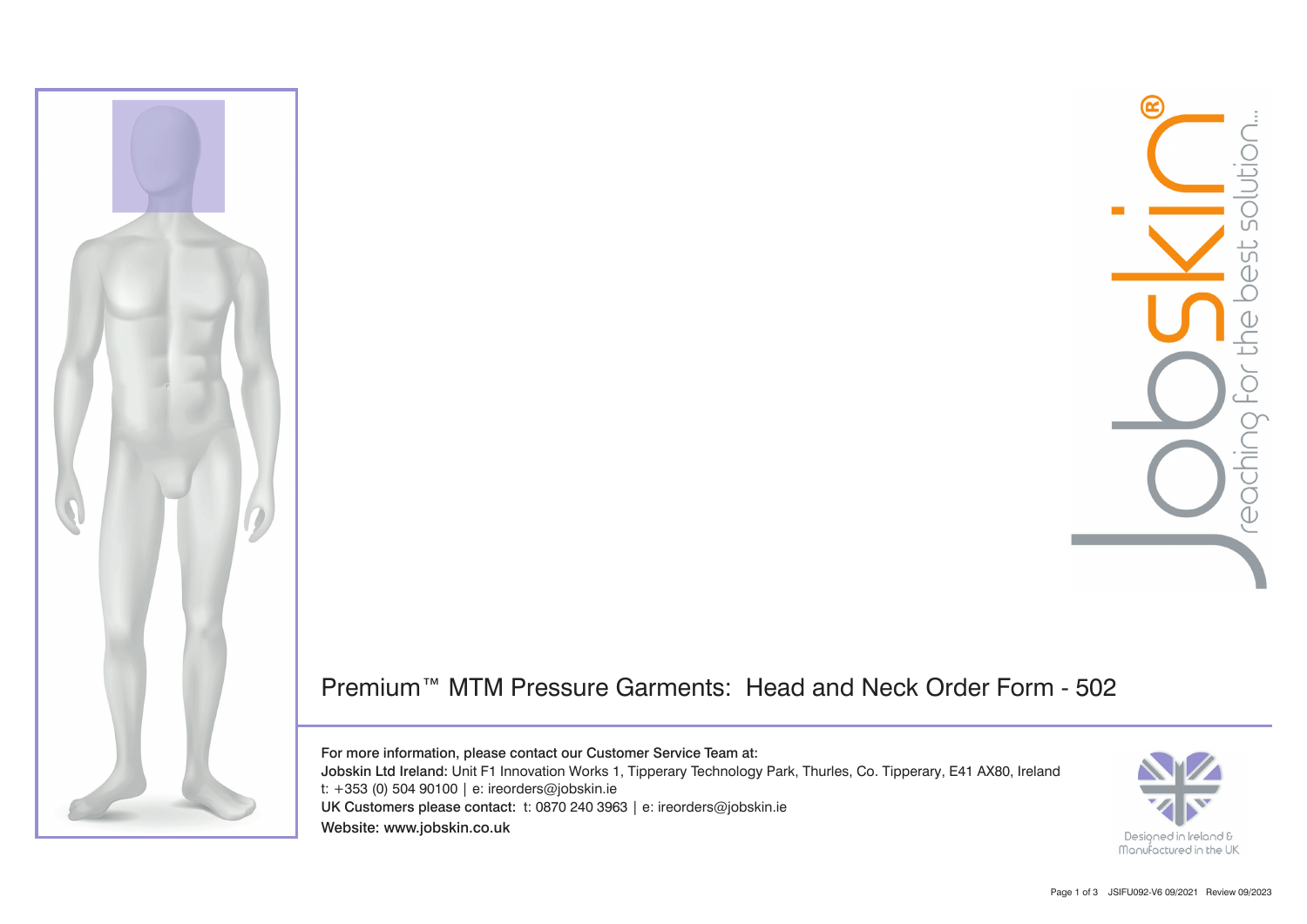

Premium™ MTM Pressure Garments Head and Neck Order Form - 502



Premium™ MTM Data Order Forms can also be downloaded from our website - www.jobskin.co.uk